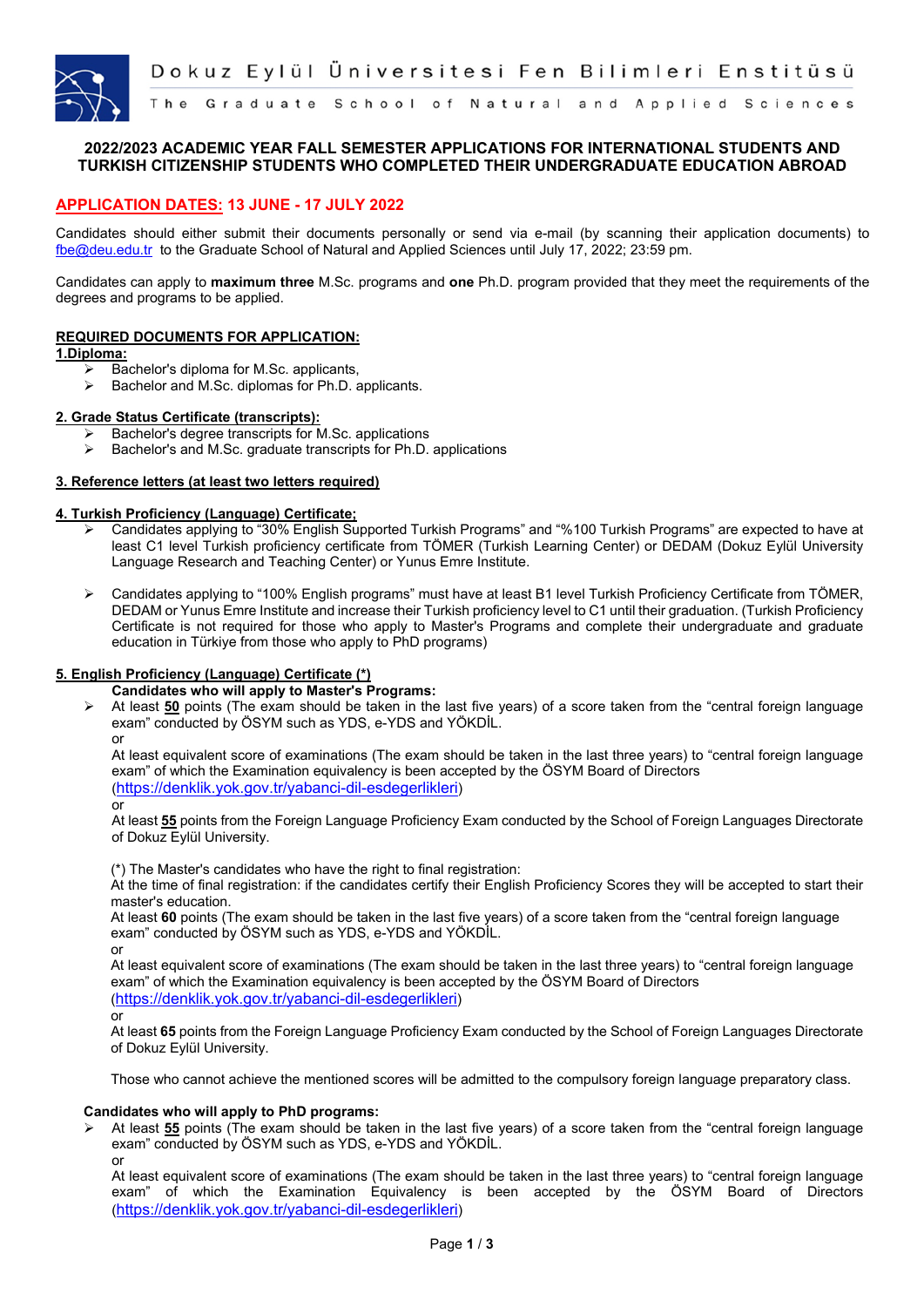

## **2022/2023 ACADEMIC YEAR FALL SEMESTER APPLICATIONS FOR INTERNATIONAL STUDENTS AND TURKISH CITIZENSHIP STUDENTS WHO COMPLETED THEIR UNDERGRADUATE EDUCATION ABROAD**

**6. YÖK (Board of Higher Education) Equivalency and Recognition Certificate**: A recognition certificate of the previous education (for degrees completed abroad) by the Board of Higher Education (YÖK). YÖK Equivalency and Recognition Certificate Application link is https://denklik.yok.gov.tr/online-basvuru

#### **7. Letter of intent**

**P.S**.: All the documents should be in English or translated to Turkish.

#### **EVALUATION OF THE CANDIDATES:**

All of the required documents submitted to the Institute by international candidates and candidates with Turkish citizenship who have completed their undergraduate education abroad are evaluated over 100 points by the related department. Candidates who obtain a minimum of 65 points for M.Sc. and 70 points for PhD will be listed considering the below mentioned enrollment quotas, and those who are entitled to register will be announced after the approval of the Board of Directors of the Institute.

#### **FINAL REGISTRATION DATES:**

**Admitted students entitled to register from the main list**: July 27-28, 2022 **Admitted students entitled to register from the waiting list**: They can register at August 01, 2022

**The 2022/2023 Academic Year tuition fee is 6.000 TL for international and Turkish citizenship students who have completed their undergraduate education abroad, and it is updated every year.**

| <b>MASTER AND DOCTORAL PROGRAMS OPEN FOR APPLICATION</b> |                                                            |                          |                |                          |                          |  |  |  |  |
|----------------------------------------------------------|------------------------------------------------------------|--------------------------|----------------|--------------------------|--------------------------|--|--|--|--|
| <b>Department</b>                                        | Program                                                    | Ms.C.                    |                | PhD                      |                          |  |  |  |  |
|                                                          |                                                            | Language                 | Quota          | Language                 | Quota                    |  |  |  |  |
| <b>Computer Science</b>                                  | <b>Computer Science</b>                                    | Turkish with 30% English | 4              | English                  | $\overline{2}$           |  |  |  |  |
| <b>Computer Engineering</b>                              | <b>Computer Engineering</b>                                | English                  | 5              | English                  | $\mathbf{1}$             |  |  |  |  |
| Biology                                                  | Biology                                                    | Turkish                  | 3              |                          | $\overline{\phantom{0}}$ |  |  |  |  |
| <b>Biomedical Technologies</b>                           | <b>Biomedical Technologies</b>                             | English                  | 3              |                          |                          |  |  |  |  |
| Biotechnology                                            | Biotechnology                                              | Turkish with 30% English | $\mathbf{1}$   | Turkish with 30% English | $\mathbf{1}$             |  |  |  |  |
| Geographical Information<br>Systems                      | Geographical Information<br>Systems                        | English                  | 5              | English                  | 5                        |  |  |  |  |
| <b>Environmental Engineering</b>                         | <b>Environmental Engineering</b>                           | English                  | 6              | English                  | 8                        |  |  |  |  |
| <b>Environmental Earth Sciences</b>                      | <b>Environmental Earth Sciences</b>                        | Turkish with 30% English | 20             |                          |                          |  |  |  |  |
| Marine Sciences and<br>Technology                        | <b>Marine Living Resources</b>                             | Turkish with 30% English | $\mathbf{1}$   | Turkish                  | 3                        |  |  |  |  |
|                                                          | Marine Geology and<br>Geophysics                           | Turkish with 30% English | 3              | Turkish with 30% English | 3                        |  |  |  |  |
|                                                          | <b>Marine Chemistry</b>                                    | Turkish with 30% English | 3              | Turkish with 30% English | 3                        |  |  |  |  |
|                                                          | Physical Oceanography                                      | Turkish with 30% English | $\overline{2}$ |                          |                          |  |  |  |  |
|                                                          | Naval Architecture                                         | Turkish with 30% English | 3              | Turkish                  | 3                        |  |  |  |  |
| Earthquake Management                                    | Earthquake Management                                      | Turkish with 30% English | 3              |                          |                          |  |  |  |  |
| <b>Natural Building Stones and</b><br>Gemstones          | <b>Natural Building Stones and</b><br>Gemstones            | Turkish with 30% English | 10             |                          |                          |  |  |  |  |
| <b>Electrical and Electronics</b><br>Engineering         | <b>Electrical and Electronics</b><br>Engineering           | English                  | 8              | English                  | $\overline{2}$           |  |  |  |  |
| <b>Industrial Engineering</b>                            | <b>Industrial Engineering</b>                              | English                  | 3              | English                  | 3                        |  |  |  |  |
| Physics                                                  | Physics                                                    | Turkish with 30% English | 5              | Turkish with 30% English | $\mathbf{1}$             |  |  |  |  |
| Marine Transportation<br><b>Systems Engineering</b>      | <b>Marine Transportation Systems</b><br>Engineering        | Turkish with 30% English | 3              | Turkish with 30% English | 3                        |  |  |  |  |
| Civil Engineering                                        | Geotechnical Engineering                                   | English                  | 3              | English                  | $\overline{2}$           |  |  |  |  |
|                                                          | <b>Hydraulic Engineering and</b><br><b>Water Resources</b> | Turkish with 30% English | 3              | Turkish with 30% English | $\overline{2}$           |  |  |  |  |
|                                                          | <b>Transportation Engineering</b>                          | Turkish with 30% English | $\mathbf{1}$   | Turkish with 30% English | $\mathbf{1}$             |  |  |  |  |
|                                                          | <b>Construction Materials</b>                              | Turkish with 30% English | $\mathbf{1}$   | Turkish with 30% English | $\mathbf{1}$             |  |  |  |  |
|                                                          | <b>Structural Engineering</b>                              | Turkish with 30% English | 6              | Turkish with 30% English | $\overline{a}$           |  |  |  |  |
| <b>Statistics</b>                                        | <b>Statistics</b>                                          | English                  | 2              | English                  | 3                        |  |  |  |  |
|                                                          | Data Science                                               | Turkish                  | $\mathbf{1}$   |                          | $\blacksquare$           |  |  |  |  |
| Occupational Health and<br>Safety                        | Occupational Health and<br>Safety                          | Turkish with 30% English | 3              | Turkish with 30% English | 3                        |  |  |  |  |
| <b>Geophysical Engineering</b>                           | Geophysical Engineering (*)                                | Turkish with 30% English | 3              | Turkish                  | $\mathbf{1}$             |  |  |  |  |